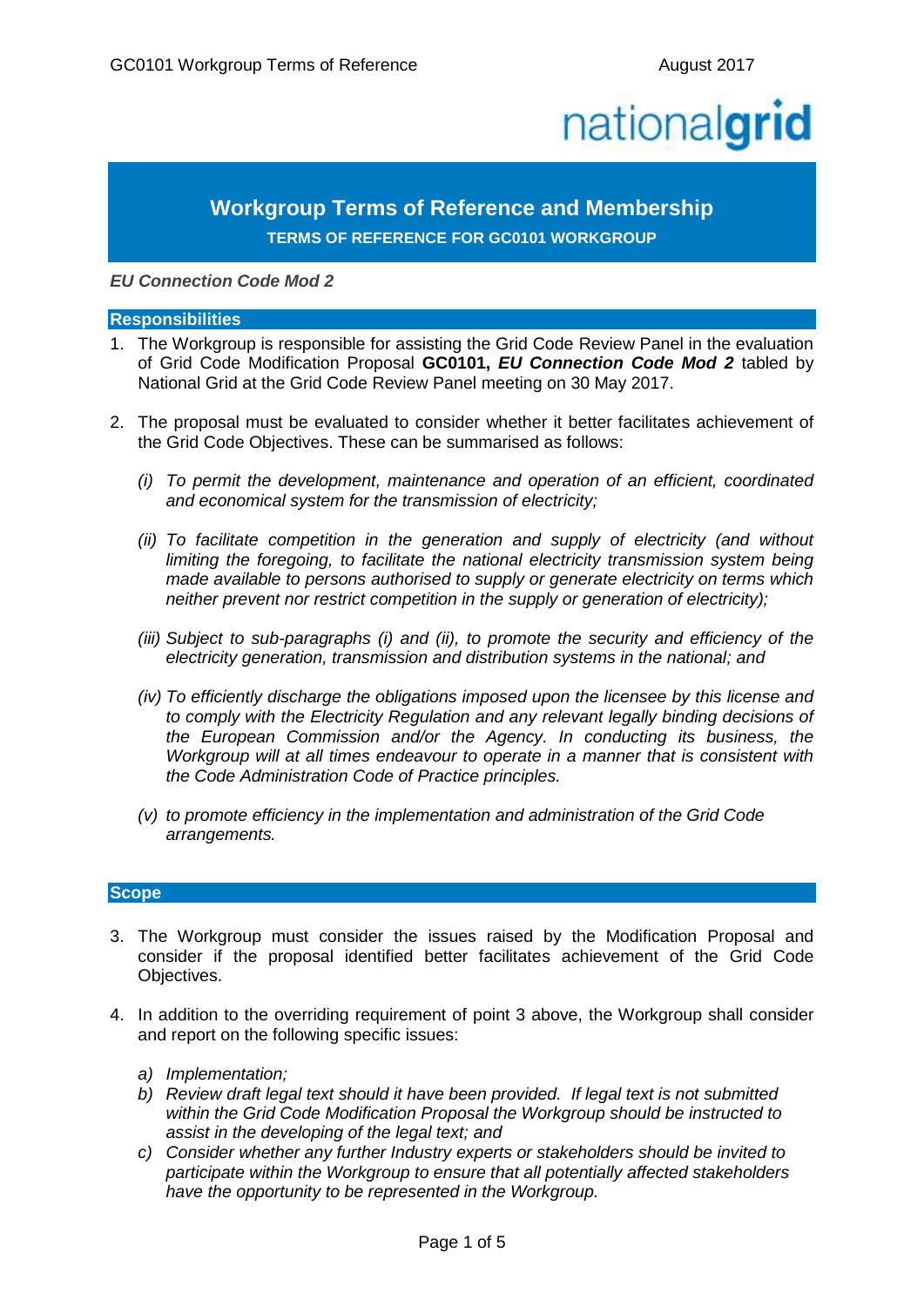*Modify the Grid Code and Distribution Code\* to specify in GB:*

- *d) the Voltage and Reactive requirements under RfG and HVDC*
- *e) the Frequency requirements under RfG and DCC*
- 5. As per Grid Code GR20.8 (a) and (b) the Workgroup should seek clarification and guidance from the Grid Code Review Panel when appropriate and required.
- 6. The Workgroup is responsible for the formulation and evaluation of any Workgroup Alternative Grid Code Modifications arising from Group discussions which would, as compared with the Modification Proposal or the current version of the Grid Code, better facilitate achieving the Grid Code Objectives in relation to the issue or defect identified.
- 7. The Workgroup should become conversant with the definition of Workgroup Alternative Grid Code Modification which appears in the Governance Rules of the Grid Code. The definition entitles the Group and/or an individual member of the Workgroup to put forward a Workgroup Alternative Code Modification proposal if the member(s) genuinely believes the alternative proposal compared with the Modification Proposal or the current version of the Grid Code better facilitates the Grid Code objectives The extent of the support for the Modification Proposal or any Workgroup Alternative Modification (WACM) proposal WACM arising from the Workgroup's discussions should be clearly described in the final Workgroup Report to the Grid Code Review Panel.
- 8. Workgroup members should be mindful of efficiency and propose the fewest number of WACM proposals as possible. All new alternative proposals need to be proposed using the Alternative request Proposal form ensuring a reliable source of information for the Workgroup, Panel, Industry participants and the Authority.
- 9. All WACM proposals should include the Proposer(s)'s details within the final Workgroup report, for the avoidance of doubt this includes WACM proposals which are proposed by the entire Workgroup or subset of members.
- 10. There is an option for the Workgroup to undertake a period of Consultation in accordance with Grid Code GR. 20.11, if defined within the timetable agreed by the Grid Code Panel. Should the Workgroup determine that they see the benefit in a Workgroup Consultation being issued they can recommend this to the Grid Code Review Panel to consider.
- 11. Following the Consultation period the Workgroup is required to consider all responses including any Workgroup Consultation Alternative Requests. In undertaking an assessment of any Workgroup Consultation Alternative Request, the Workgroup should consider whether it better facilitates the Grid Code Objectives than the current version of the Grid Code.
- 12. As appropriate, the Workgroup will be required to undertake any further analysis and update the appropriate sections of the original Modification Proposal and/or WACM proposals (Workgroup members cannot amend the original text submitted by the Proposer of the modification) All responses including any Workgroup Consultation Alternative Requests shall be included within the final report including a summary of the Workgroup's deliberations and conclusions. The report should make it clear where and why the Workgroup chairman has exercised their right under the Grid Code to progress a Workgroup Consultation Alternative Request or a WACM proposal against the majority views of Workgroup members. It should also be explicitly stated where, under these circumstances, the Workgroup chairman is employed by the same organisation who submitted the Workgroup Consultation Alternative Request.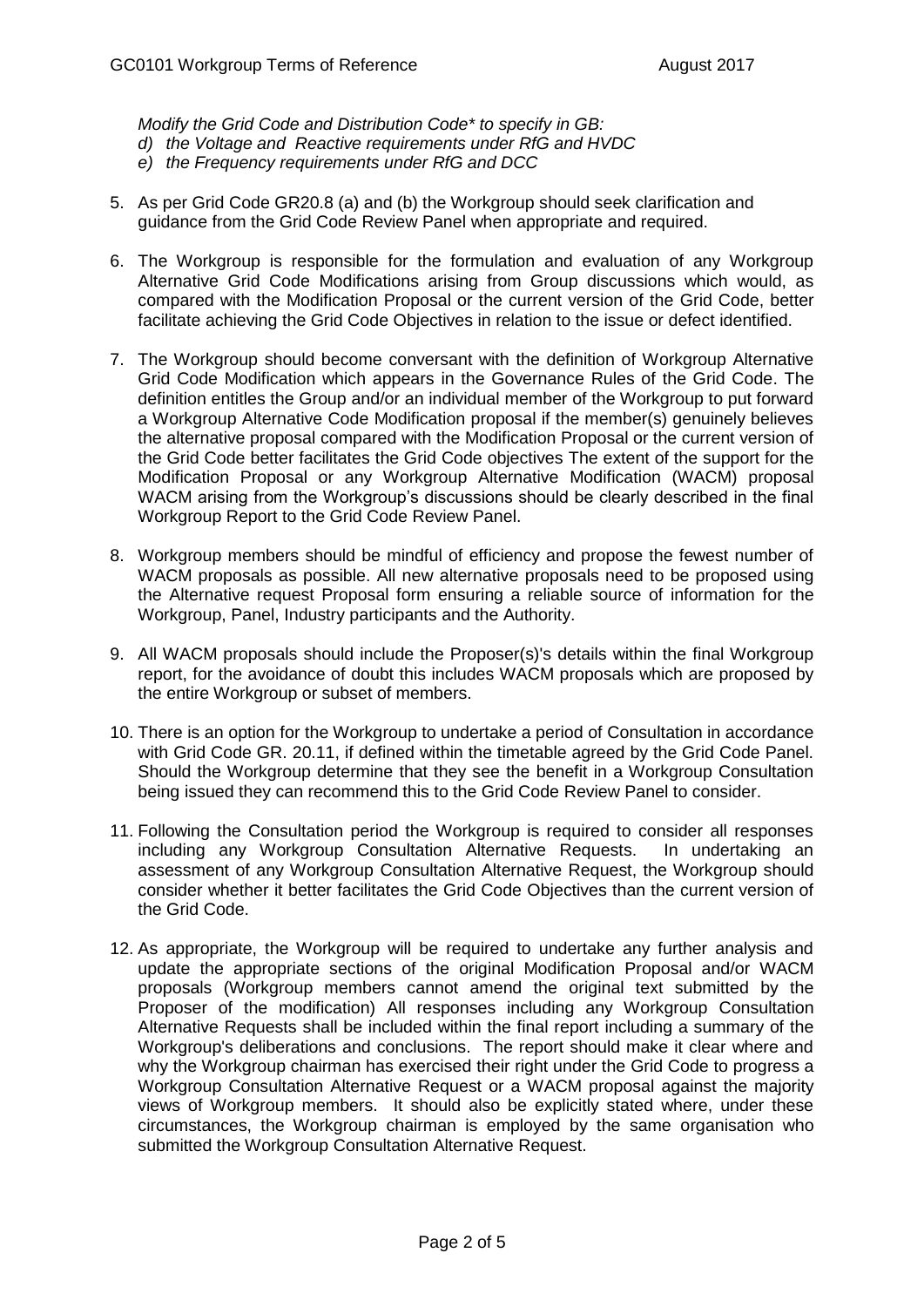13. The Workgroup is to submit its final report to the Modifications Panel Secretary on 22 December 2017 for circulation to Panel Members. The final report conclusions will be presented to the Grid Code Review Panel meeting on 10 January 2018.

### **Membership**

It is recommended that the Workgroup has the following members:

| <b>Role</b>                     | <b>Name</b>                  | <b>Representing (User</b>          |
|---------------------------------|------------------------------|------------------------------------|
|                                 |                              | nominated)                         |
| Chair                           | John Martin                  | Code Administrator                 |
| <b>Technical Secretary</b>      | Chrissie Brown               | Code Administrator                 |
| National Grid Representative*   | <b>Richard Woodward</b>      | <b>National Grid Electricity</b>   |
|                                 |                              | Transmission                       |
| Industry Representative*        | <b>Gregory Middleton</b>     | Deep Sea Plc                       |
|                                 | David Spillet                | <b>Energy Networks Association</b> |
|                                 | <b>Alastair Frew</b>         | <b>Scottish Power</b>              |
|                                 | Paul Youngman                | <b>Drax Power</b>                  |
|                                 | <b>Peter Thomas</b>          | Nordex                             |
|                                 |                              | <b>Scottish Power Energy</b>       |
|                                 | <b>Graeme Vincent</b>        | Networks                           |
|                                 | Sridhar Sahukari             | <b>DONG</b>                        |
|                                 | Andrew Vaudin                | <b>EDF Energy</b>                  |
|                                 | Christopher Smith            | <b>National Grid Ventures</b>      |
|                                 | Alan Creighton               | Northern Power Grid                |
|                                 | Marko Grizelj/ Chandu Bapatu | <b>Siemens</b>                     |
|                                 | Hayden Scott-Dye             | <b>Tidal Lagoon Power</b>          |
|                                 | Rui Rui                      | <b>Scottish Power</b>              |
|                                 | Paul Graham                  | <b>UK Power Reserve</b>            |
|                                 | Peter Bolitho                | Waterswye                          |
|                                 | <b>Mick Barlow</b>           | <b>S&amp;C</b>                     |
|                                 | Tim Ellingham/ Peter         |                                    |
|                                 | Woodcock                     | <b>RWE</b>                         |
|                                 | <b>John Parsons</b>          | Beama                              |
|                                 | Alan Creighton               | Northern Powergrid                 |
|                                 | Ushe Mupambireyi/ Andejs     |                                    |
|                                 | Svalovs/ Erwann Mauxion      | <b>GE</b>                          |
|                                 | Mike Kay                     | <b>ENA</b>                         |
|                                 | Dave Draper                  | <b>Horizon Nuclear Power</b>       |
|                                 | Awais Lodhi                  | Centrica                           |
|                                 | <b>Konstantinos Pierros</b>  | <b>ENERCON GmbH</b>                |
|                                 | Garth Graham                 | <b>SSE Generation Ltd</b>          |
|                                 | <b>Chris Marsland</b>        | Energ                              |
| <b>Authority Representative</b> | <b>Stephen Perry</b>         | Ofgem                              |
| <b>Observers</b>                | Stephen Gannon               | Eleclink                           |
|                                 | Nicholas Rubin               | Elexon                             |
|                                 | Michael Carrington           | Eirgrid                            |
|                                 | <b>Frank Martin</b>          | Siemens                            |

14. A (\*) Workgroup must comprise at least 5 members (who may be Panel Members). The roles identified with an asterisk(\*) in the table above contribute toward the required quorum, determined in accordance with paragraph 15 below.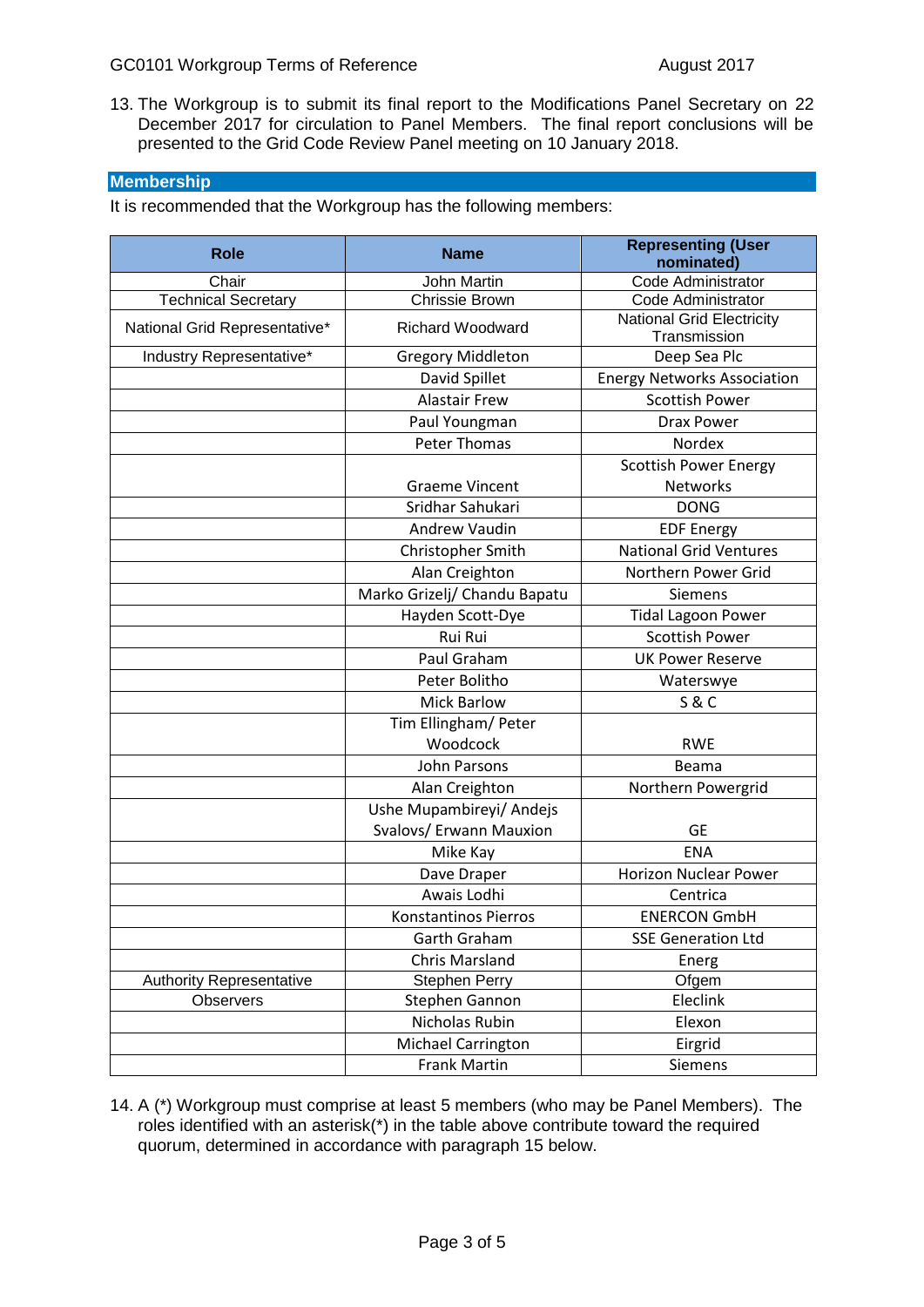- 15. The Grid Code Review Panel must agree a number that will be quorum for each Workgroup meeting. The agreed figure for GC0101 is that at least 5 Workgroup members must participate in a meeting for quorum to be met.
- 16. A vote is to take place by all eligible Workgroup members on the Modification Proposal and each WACM proposal and Workgroup Consultation Alternative Request based on their assessment of the Proposal(s) against the Grid Code objectives when compared against the current Grid Code baseline.
	- Do you support the Original or any of the alternative Proposals?
	- Which of the Proposals best facilitates the Grid Code Objectives?

The Workgroup chairman shall not have a vote, casting or otherwise.

The results from the vote and the reasons for such voting shall be recorded in the Workgroup report in as much detail as practicable.

- 17. It is expected that Workgroup members would only abstain from voting under limited circumstances, for example where a member feels that a proposal has been insufficiently developed. Where a member has such concerns, they should raise these with the Workgroup chairman at the earliest possible opportunity and certainly before the Workgroup vote takes place. Where abstention occurs, the reason should be recorded in the Workgroup report.
- 18. Workgroup members or their appointed alternate are required to attend a minimum of 50% of the Workgroup meetings to be eligible to participate in the Workgroup vote.
- 19. The Technical Secretary shall keep an Attendance Record for the Workgroup meetings and circulate the Attendance Record with the Action Notes after each meeting. This will be attached to the final Workgroup report.
- 20. The Workgroup membership can be amended from time to time by the Grid Code Review Panel and the Chairman of the Workgroup.

#### **Appendix 1 – Indicative Workgroup Timetable**

The following timetable is indicative for GC0101:

| <b>Date</b>                                        | <b>Meeting</b>                            |
|----------------------------------------------------|-------------------------------------------|
| <b>Workgroup Meeting 1</b>                         | 7 June 2017                               |
| <b>Workgroup Meeting 2</b>                         | 6 July 2017                               |
| <b>Workgroup Meeting 3</b>                         | 3 August 2017                             |
| Workgroup Consultation issued (15 Working<br>days) | TBC August 2017 (Close: September 2017)   |
| Workgroup meeting                                  | September 2017                            |
| Workgroup meeting (WACMs and vote)                 | October 2017                              |
| Workgroup Report presented to Panel                | 7 November 2017 (Panel: 15 November 2017) |

Post Workgroup modification process:

| Date                                                                                | <b>Meeting</b>  |
|-------------------------------------------------------------------------------------|-----------------|
| Code Administration Consultation Report issued<br>to the Industry (15 Working Days) | 11 January 2018 |
| Draft Modification Report issued to Industry and<br><b>GCRP Panel (5WDs)</b>        | 5 February 2018 |
| Draft Final Modification Report presented to<br>Panel                               | 9 February 2018 |
| Modification Panel Recommendation Vote (5)                                          | 9 February 2018 |